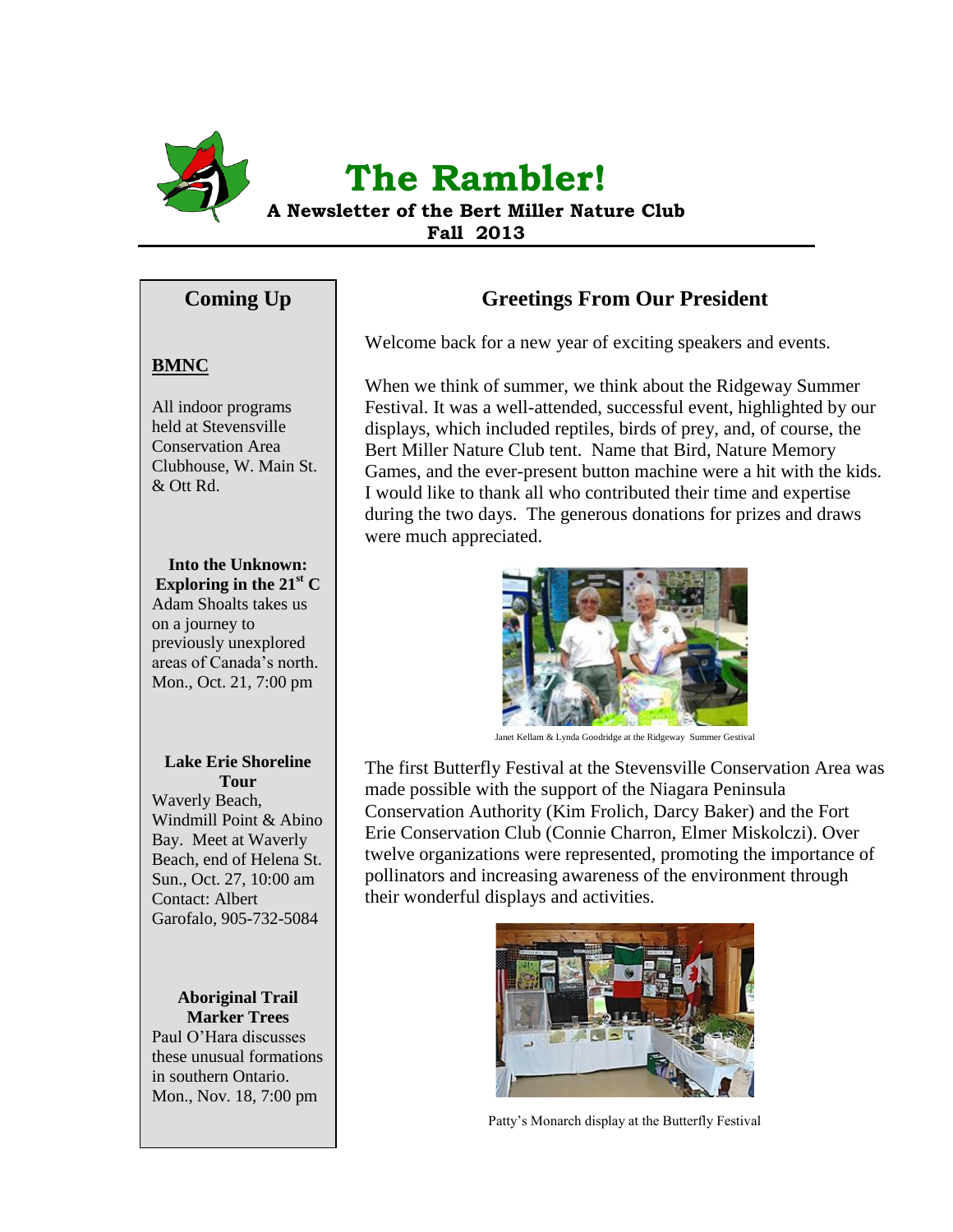#### **Shagbark Nature Park**

Stewardship plans & cleanup while exploring the trails. Bring a garbage bag & gloves. Sun., Nov. 24, 10:00 am Contact: Dawn Pierrynowski,905- 384- 2476

**St. Catharines Christmas Bird Count** Sun., Dec. 15, 2013 Contact Marcie Jacklin at 905-871-2577 or mjacklin@brocku.ca if you are interested in participating.

#### **Holiday Pot Luck & Silent Auction**

Margaret Pickles warms us up with a trip to Trinidad. Bring a place setting and a dish to share. Mon., Dec. 16, **6:00 pm**

#### **Creek & Wetland Restoration**

Find out about the newest techniques for naturalizing these important habitats. Mon., Jan., 20, 7:00 pm

#### **Fort Erie Waterfowl Tour**

Visit the hot birding spots along the Niagara River. Meet at parking lot opposite Old Fort Erie (riverside). Sat., Feb. 1, 10:00 am Contact; Denise Ball, 905-382-2081

A rainy day did not stop Ridgeway-Crystal Beach High School student volunteers (Teacher: Bill Connors) from completing the community planting. Hikes were conducted in the rain and newly hatched snapping turtles were discovered. Hearty thanks go out to the volunteers from the Club: Patty and Jason Moss, Paul Philp, Lynda Goodridge, Peter BonEnfant, Deb Sherk, Janet Kellam, Denise Ball, Viki Busche, Rick Young, Janet Damude, Margaret Pickles, Brigitte Bonner and Christine Knighton. You rock!



Kids Activity: Deb Sherk

Beyond festivals, another important event happened over the summer. The Ontario Ministry of the Environment provided a grant of \$42,975 for the study of two provincially designated "species at risk": the endangered Spotted Turtle and the threatened Blanding's Turtle. This project will be carried out in collaboration with the Town of Fort Erie in an effort to preserve, protect and restore the natural environment.

I am looking forward to the upcoming year with its impressive roster of speakers and events. Working with an outstanding board of directors and with Club volunteers makes it all possible.

Dawn Pierrynowki

**Editor's Note:** Congratulations to the winners of our free draw during the Butterfly Festival: Anya Willson of Ridgeway and Alex Remollino of Niagara Falls. And many thanks to Dawn for an awesome job of organizing!

# **Tornado at Marcy's Woods?**

Early in the morning of Saturday, July 20, 2013, a number of us met up with Albert Garofalo at the end of Holloway Bay Road to do a tour of Marcy's Woods in support of Carolinian Canada's Stand Up & Paddle event.

As we began hiking along the roadway into Marcy's Woods, we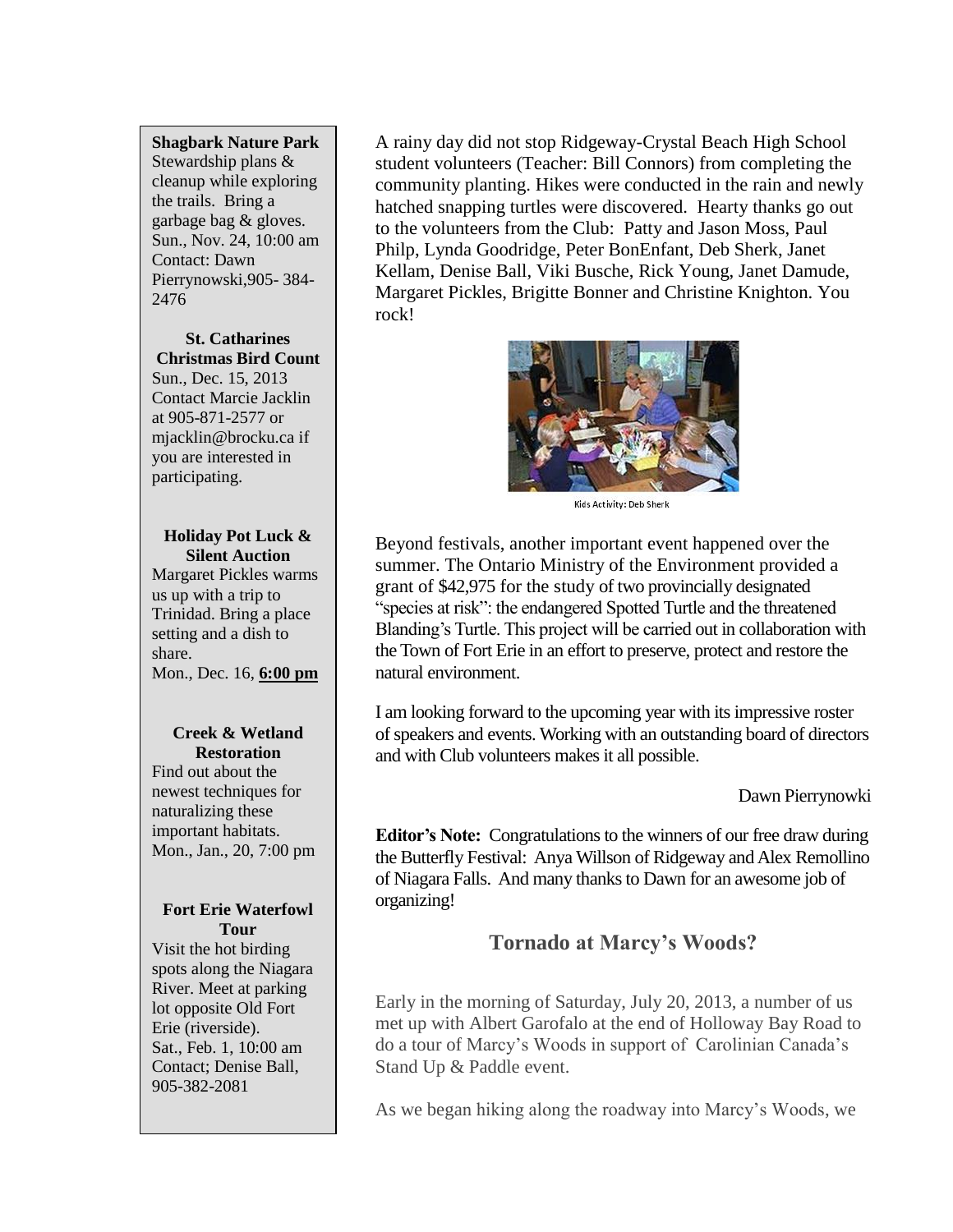#### **Fracking 101**

An introduction to this controversial method of extracting fuel from earth. Mon., Feb. 17, 7:00 pm

#### **Winter Tree Identification**

Identify local trees and collect twigs to use at a follow-up workshop in the clubhouse. Bring a lunch and meet at the Stevensville Conservation Club. Sun., Mar. 2, 10:00 am Contact: Paul Philp, 905-894-2723

**Invasive Flora Species** A discussion about these plant species and their effects on the environment. Mon., Mar. 17, 7:00 pm

## **NFNC**

Monthly indoor programs held at Niagara Falls Public Library, Victoria Av., 3rd Wed., 7:00 p.m. Speakers on a variety of topics. Complete schedule online: **niagaranatureclub. tripod.com**

soon ran into Dave from the Kennels. He asked us not to go through to the woods as there were trees and power lines down all over the place. Several men with chain saws were hard at work clearing fallen trees from the roadway. One had earlier helped free Patty Marcy from her cottage.

Not being able to safely enter the woods along the path, we decided to head over to the alvar area instead. As we neared the Pt. Abino drain, we found a swath of destruction about 100 feet wide, just south of the drain, but visible from the North side of the drain. Hundreds of trees were either knocked down or snapped in half and strewn in every direction. We followed the path of damage and found it continued in a nearly straight line almost parallel to the drain; from the Kennels property behind the meadow all the way to the end of Matthews Rd., a distance of over one kilometer.



Photo courtesy of Marcie Jacklin

The next day, some of us returned to take photos. Marcie Jacklin forwarded some of her photos to Environment Canada. The same day a number of tornados were reported in Ontario, and we were curious to see if, in fact, it was a tornado that had caused the damage we were witnessing. Environment Canada later sent a fellow to check it out. He concluded that the damage was likely caused by a burst of damaging winds with speeds of around 90 kilometers per hour.



Path of destruction

So, it appears not to have been a tornado, but very unique storm damage. And, as noted by Peter BonEnfant, it will be interesting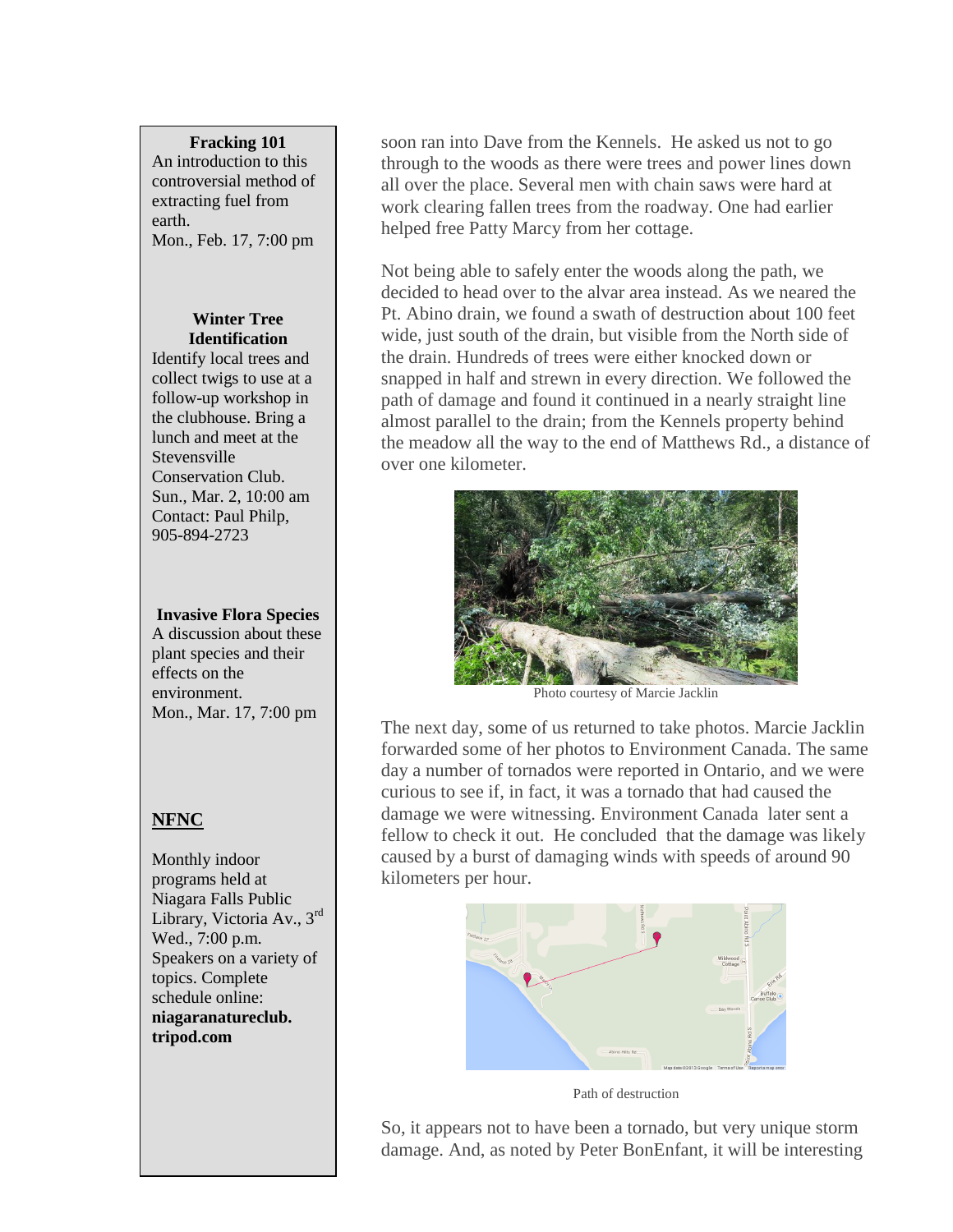#### **Lake Ontario North Shore**

Bring a lunch and meet at the Tim Horton's at Prudhommes Landing. Sun., Nov. 17, 9:00 am Contact: Gisele Mills, 905-892-3973

#### **Gulls Galore**

Bring a lunch and meet at the control structure above the Falls. Sun., Dec. 8, 9:00 am Contact: Kayo Roy, 905-892-4433

## **Christmas Bird Count**

Plan to participate in this important census. Fri., Dec. 27 Contact: Kayo Roy, 905-892-4433

#### **Waterfowl Along the Niagara River**

Bring a lunch and meet at the parking lot at Dufferin Island. Sun., Jan. 19, 9:00 am Contact: Gisele Mills 905-892-3973

to see what species regenerate along this clearing over time.

In 1792, there was a similar storm in Pelham that downed trees in a swath ending at Pelham Road. The pioneers moved the downed trees and took advantage of the resulting path, calling it Hurricane Road - a name the road still bears today.

Tim Seburn

# **Beautiful Butterflies**

At our September  $16<sup>th</sup>$  meeting, Rick Cavasin gave a fascinating talk on the Butterflies of Ontario: Habits and Habitat. Rick grew up in the Port Colborne area and began collecting butterflies as a young boy. He now lives in Ottawa and has maintained his connection with butterflies through his photography and his naturalist websites.



Photo courtesy of Ron Goodridge

There are five families of butterflies in Ontario:

- 1. Skippers small, moth-like butterflies
- 2. Swallowtails large, charismatic butterflies (eg. Eastern Swallowtail)
- 3. Whites/Sulphurs eg. Cabbage White
- 4. Gossamer-Winged small butterflies
- 5. Brush-footed eg. Monarchs and Checkerspots

Butterflies have a life cycle that consists of an egg, larva, pupa and adult. Some butterflies cycle once a year, some two to three times per summer and others (like the Arctic butterflies) have a 2 year cycle. Some butterflies over-winter as adults, living under bark, in leaf litter or in a garage. Others over-winter as a larva or pupa.

Butterflies live in forests, bogs, marshes, rocky barrens, savannah, tundra and alvars. Their larval food and nectar sources include blueberries, cranberries, milkweed, black eyed Susan's, wild lupins, willows, thistles or poplars. They don't range very far from their larval food source.

Predators of butterflies are birds (especially at the larval stage), dragonflies, spiders, ambush bugs, parasitic wasps, and hornets.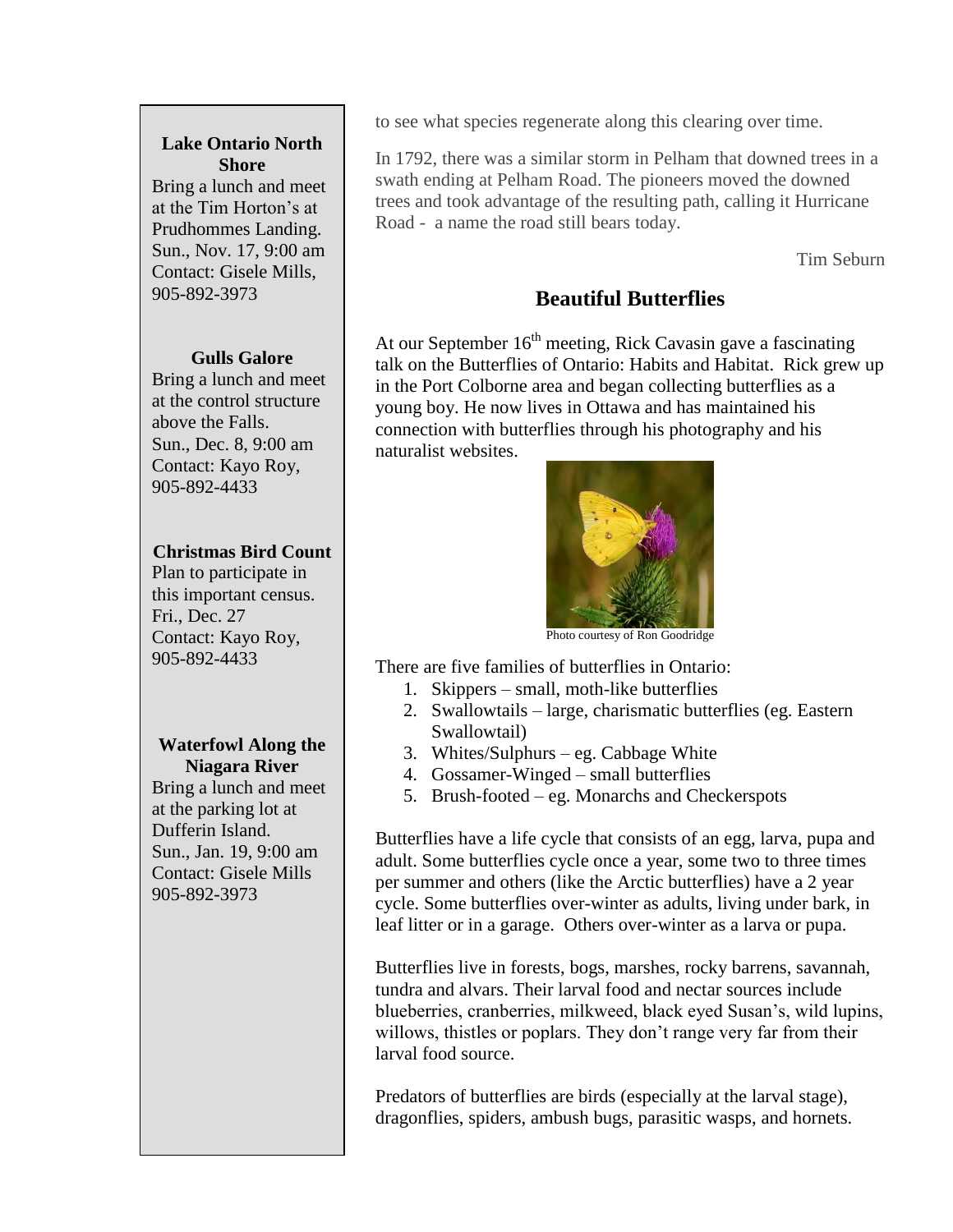#### **Dufferin Island**

Enjoy a leisurely winter walk. Be sure to dress warmly. Meet in parking lot. Sun., Feb. 2, 2:00 pm Contact: Carol Horvat, 905-687-8562

#### **Birding Fisherville & Selkirk Prov. Park**

Meet at the Fonthill Shoppers Drug Mart Sun., Feb. 23, 9:00 am Contact: Rick Young, 905-734-6226

#### **Tundra Swans at Long Point**

Dress warmly, bring a lunch and meet at the Fonthill Shoppers Drug Mart. Sat., Mar. 15, 8:30 am Contact: Don Mills, 905-892-3973

## **PFN**

Monthly indoor programs held 4th Monday, 7:30 p.m., at Mountainview United Church, 150 Glendale Ave., St. Catharines. For details on speakers and outings, visit [www.peninsulafieldnats.c](http://www.peninsulafieldnats.com/) [om](http://www.peninsulafieldnats.com/)

The decline in the butterfly population has been due to loss of habitat, loss of larval food plants, and pesticide use.

The best time to photograph butterflies is on a cool, sunny day. They will be opening their wings to warm themselves. For more information, or to share your observations and photographs, go to [www.ontariobutterflies.ca](http://www.ontariobutterflies.ca/) or ebutterfly. Deb Sherk

# **Lake Erie Coast Project Update**

*Assistance for this project was provided by the Government of Ontario and the following project partners: Ontario Ministry of Natural Resources, the Natural Heritage Information Centre, the Royal Botanical Gardens, the Eckert Herbarium at Buffalo State College, the Clinton Herbarium of the Buffalo Museum of Science, the Niagara Community Foundation, the Peninsula Field Naturalists, the Niagara Falls Nature Club, and the Niagara Frontier Botanical Society of Buffalo, New York.*

The Bert Miller Nature Club has recently completed a threeyear study of the Lake Erie coast that was started in 2010. The project would not have been possible without the help of the above organizations and the many volunteers who devoted their time, interest and keen observations.



Albert showing a plant species to a young naturalist

The goals of this project were to inventory parts of the Lake Erie coast, from the Niagara River to Port Dover (Ecodistrict 7E-5), and to identify the occurrence and distribution of species at risk and their habitats.

During this project, 21 species considered to be at risk were observed and reported. An additional 12 species at risk that were historically known to be in the study area could not be relocated, despite extensive field work. This represents a 36% loss of species at risk from the study area.

To help protect and enhance habitat for the species at risk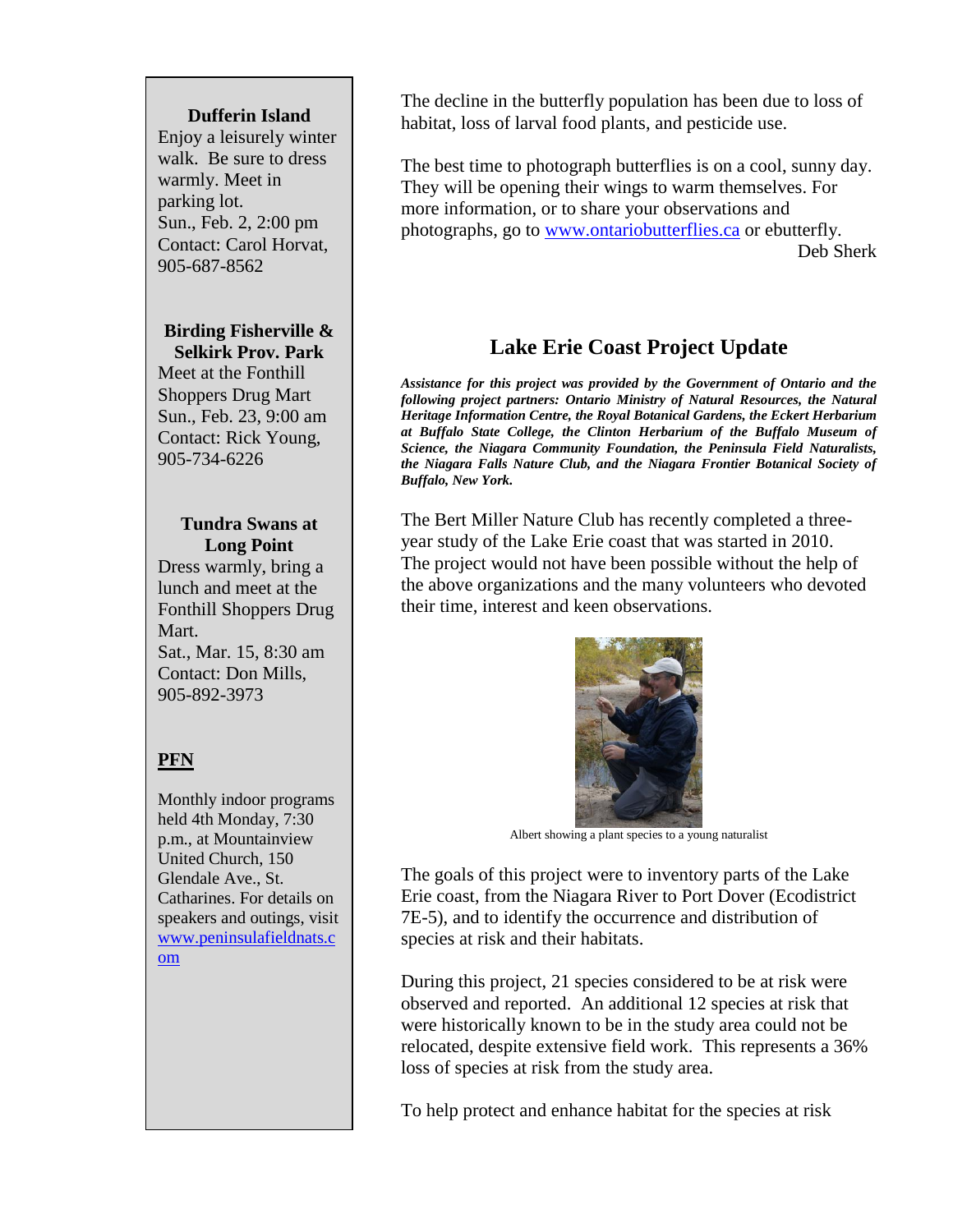#### **Bert Miller Nature Club 2013 Board of Directors**

President Dawn Pierrynowski

Vice-President Lynda Goodridge

> Treasurer Paul Philp

**Secretary** Peter BonEnfant

Directors Denise Ball Victoria Busche Janet Kellam Tim Seburn Deb Sherk Rick Stockton

Membership Karin Philp

#### **The Rambler**

Newsletter Editor: Lynda Goodridge With the help of Peter BonEnfant

Published twice a year

Submissions are always welcome and can be forwarded by email to lynda.goodridge@ distributel net

> **Visit the BMNC website at**

[www.bertmillernatureclub.org](http://www.bertmillernatureclub.org/)

documented during this project, the Bert Miller Nature Club plans to continue the Lake Erie Coast Project as a coastal restoration and enhancement project.

The goals of this new project proposal are to restore and enhance natural beach topography and sand dune ecosystems of the Lake Erie coast in the Niagara Peninsula of Ontario in partnership with the City of Port Colborne, local cottage associations and high school students. This will be achieved by:

1. Planting locally harvested Beachgrass to restore natural beach and sand dune topography.

2. Building boardwalks to protect globally rare ecosystems by keeping foot traffic off sensitve sand dune habitats. 3. Installing interpretive signage to provide information about coastal ecosystems and nearby plants and animals to raise awareness of this unquie coastal environment.



Sample Boardwalk - Photo courtesy of Pinery Prov. Park

The Great Lakes basin is home to the largest system of freshwater dunes in the world. Some of the finest examples of freshwater dune habitats can be found on Lake Erie in the Niagara Peninsula. Occasionally exceeding 100 feet in height, these sand dunes and adjacent open beaches support globally significant vegetation community types such as: Beach Grass sand dune, Cottonwood treed dune and Sea Rocket open beach.

This proposed project will mobilize the local community to protect and restore this corner of the Great Lakes. If you would like to contribute or participate, please contact the Bert Miller Nature Club.

Albert Garofalo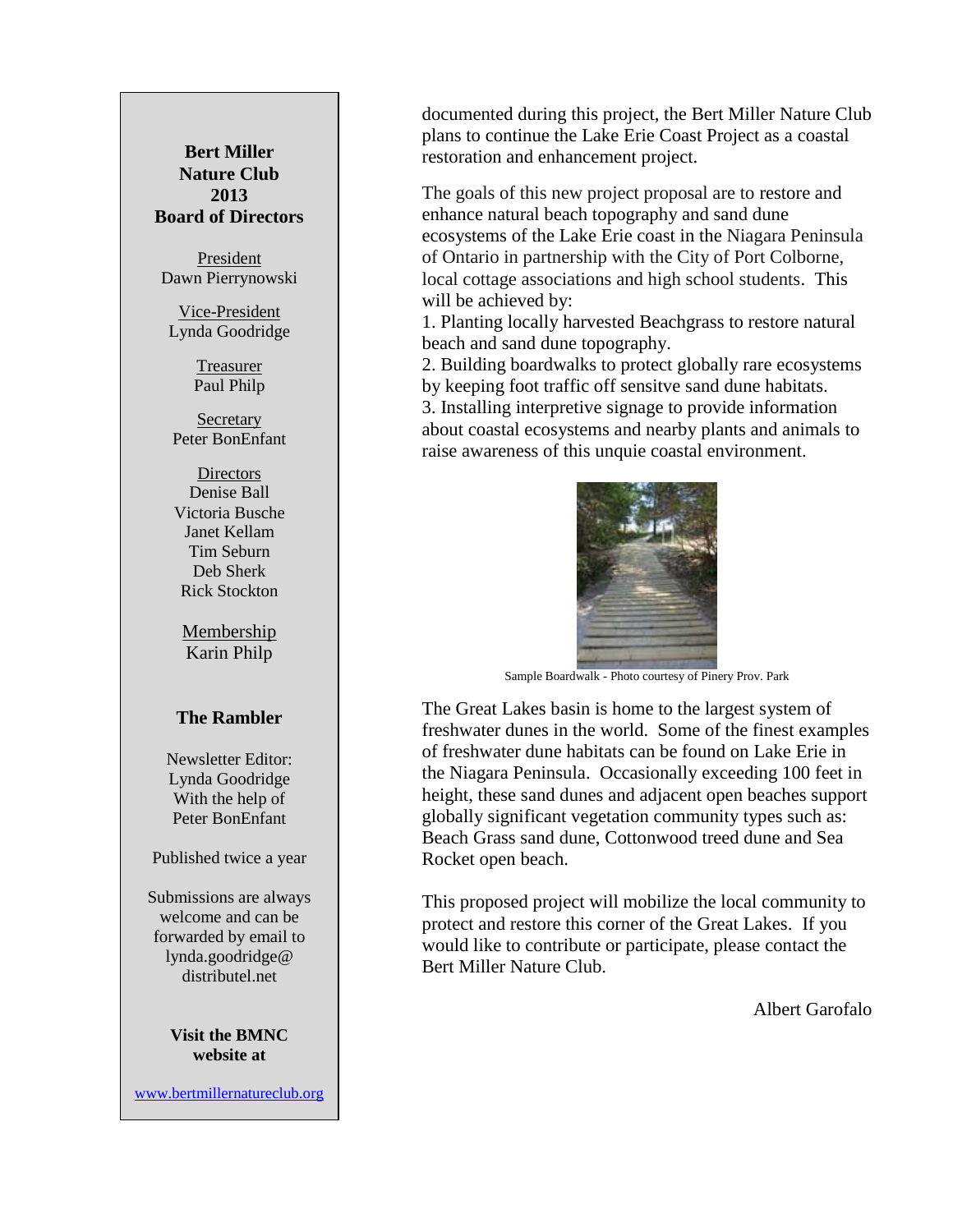## **Tale of a Toad**

At our meeting on Thursday May 23, 2013, our speaker, Ann Yagi, gave us an update on the Fowler's Toad, one of our "species at risk." Ann is a biologist with the Ministry of Natural Resources who works on stewardship and outreach materials in connection with the Fowler's Toad Recovery Project (FTRP).



Photo courtesy of MNR

The FTRP began in the 1980s at Long Point Provincial Park. Since 1986, Fowler's Toads have moved from a designation of "special concern" to "endangered." Ann told us that a full recovery is possible, however, because all of the threats facing the Fowler's Toads are human related.

In Canada, Fowlers Toads are found only in Ontario at three sites – Rondeau, Long Point and the Niagara area. Their closest relative is the American Toad. Fowler's Toads move through many ecosystems during their life in order to survive: from beach to dune to shoreline to rocky pools – sometimes moving through all these areas in one day. Due to their widespread daily movement, these amphibians have an increased chance of facing predation, storms, and human interaction. The Fowler's Toad population at Long Point has been greatly reduced by vehicles on the beach at night, the constant grooming of beaches, removal of algae beds, and loss of habitat for breeding. Joad the Toad,

the FTRP mascot, outreach to landowners, educational signage, habitat enhancement and eco passages are all being used in support of the species.

Ann ended her interesting presentation by awarding tote bags to Cam Williams and Peter BonEnfant for having the most correct answers on the TOADOLOGY quiz. Ann left us with this thought regarding Fowler's Toad: "There is so much to do and so little time".

Deb Sherk

## **The Persimmon Tree**

Near the end of July, Rob Eberly called. He, Rick Stockton and Jason Moaa had been out exploring and found a Persimmon tree at McAfee Cemetery.

After dinner that same evening, my mom and I went to the cemetery. Following Rob's directions, we were able to find two old Persimmon trees. We were absolutely thrilled to find one extremely heavy with fruit - quite a surprise this far North. Under the shade of the Persimmons, mom noticed many gravestones bearing the surname Miller.



Photo courtesy of Tim Seburn

I made note of some of the Miller names and later did some genealogical